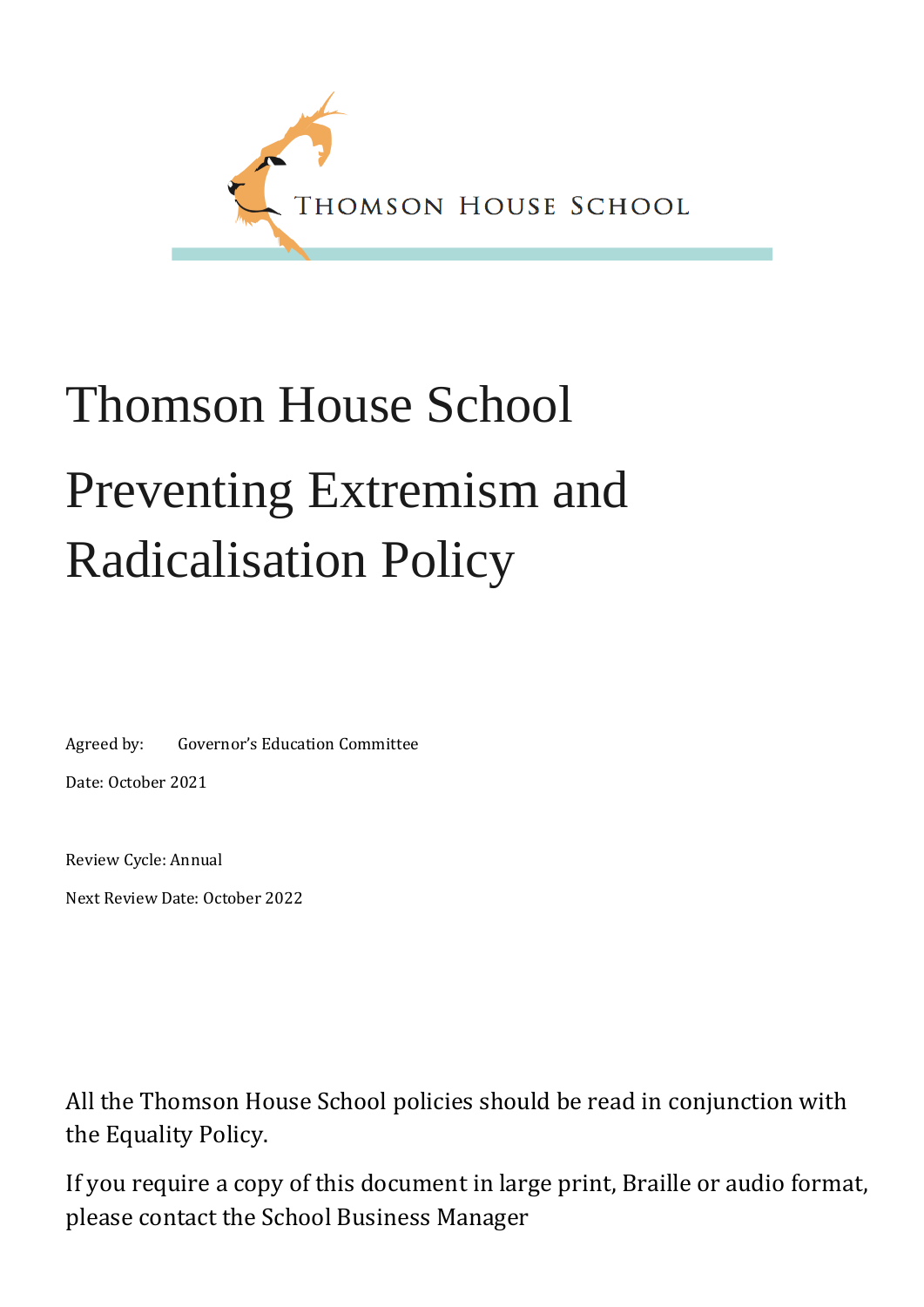#### **Introduction**

Thomson House School is committed to providing a secure environment for pupils, where children feel safe and are kept safe. All adults at Thomson House School recognise that safeguarding is everyone's responsibility irrespective of the role they undertake or whether their role has direct contact or responsibility for children or not.

Schools have a legal duty to "have due regard to prevent people from being drawn into terrorism". This legal duty is called the 'Prevent duty'. This policy has followed guidance for schools from the DfE (https://www.gov.uk/government/uploads/system/uploads/attachment\_data/file/439598/prevent-dutydepartmental-advice-v6.pdf), guidance given by 'Keeping Children Safe In Education 2021' and 'Working Together to Safeguard Children 2018'. It complies with the [Counter-Terrorism](http://www.legislation.gov.uk/ukpga/2015/6/contents/enacted) and Security Act 2015 and accompanying [statutory](https://www.gov.uk/government/publications/prevent-duty-guidance) guidance for public bodies.

In adhering to this policy, and the procedures therein, staff and visitors will contribute to Thomson House School's delivery of the outcomes to all children, as set out in section 10 (2) of the Children Act 2004. This Preventing Extremism and Radicalisation Safeguarding Policy is one element within our overall school arrangements to safeguard and promote the welfare of all children in line with our statutory duties set out at section 175 of the Education Act 2002.

#### **School Ethos and Practice**

When operating this policy Thomson House School uses the following accepted Governmental definition of extremism which is:

*'Vocal or active opposition to fundamental British values, including democracy, the rule of law, individual liberty and mutual respect and tolerance of different faiths and beliefs; and/or calls for the death of members of our armed forces, whether in this country or overseas'.* 

There is no place for extremist views of any kind in our school, whether from internal sources – pupils, staff or governors, or external sources - school community, external agencies or individuals. Our pupils see our school as a safe place where they can explore controversial issues safely and where our teachers encourage and facilitate this – we have a duty to ensure this happens.

As a school we recognise that extremism and exposure to extremist materials and influences can lead to poor outcomes for children and so should be addressed as a safeguarding concern as set out in this policy. We also recognise that if we fail to challenge extremist views, we are failing to protect our pupils. Extremists of all persuasions aim to develop destructive relationships between different communities by promoting division, fear and mistrust of others based on ignorance or prejudice and thereby limiting the life chances of young people. Education is a powerful weapon against this; equipping young people with the knowledge, skills and critical thinking, to challenge and debate in an informed way.

Therefore, at Thomson House School we will provide a broad and balanced curriculum, delivered by skilled professionals, so that our pupils are enriched, understand and become tolerant of difference and diversity and also to ensure that they thrive, feel valued and not marginalized.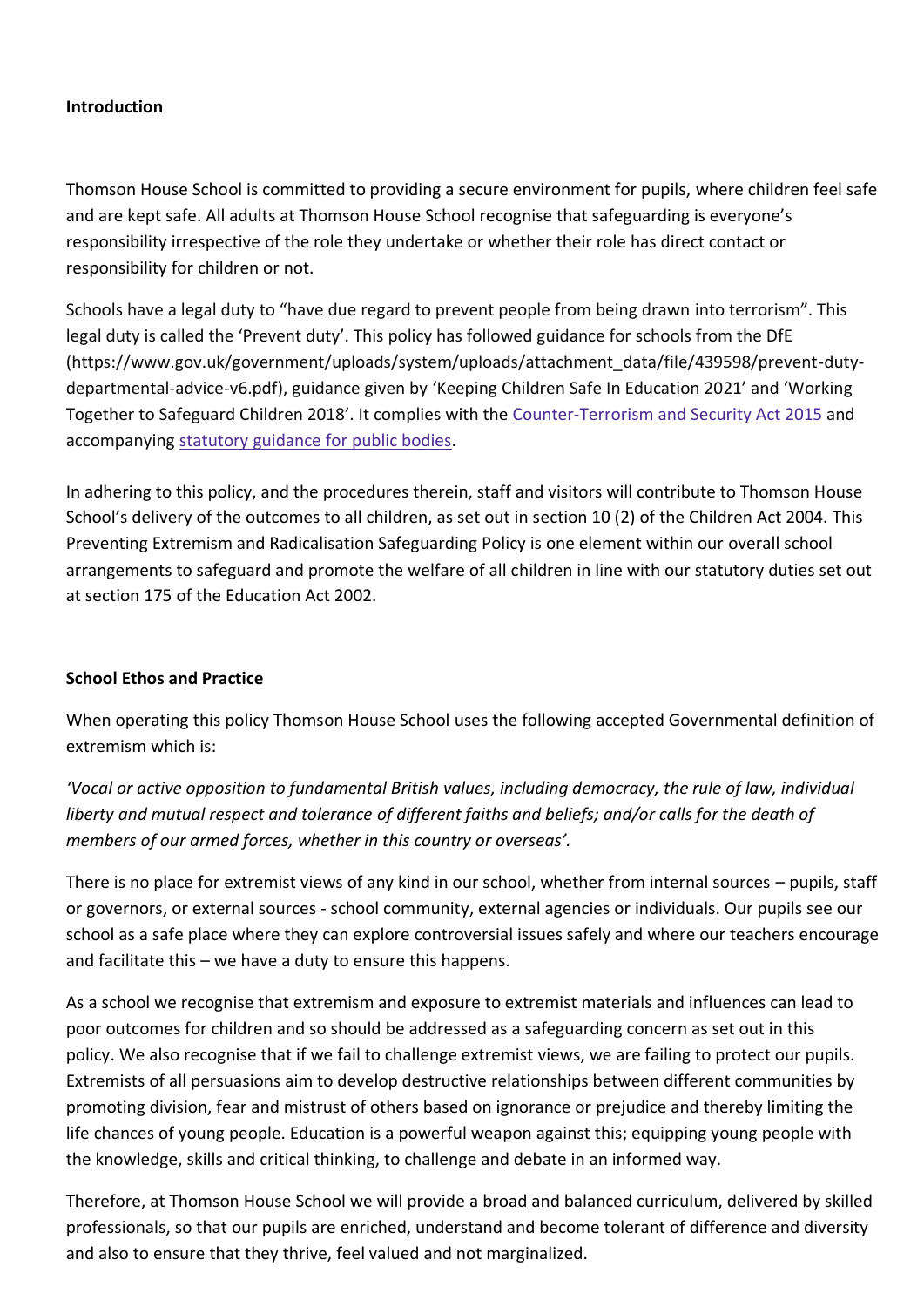Furthermore, at Thomson House School we are aware that children and young people can be exposed to extremist influences or prejudiced views from an early age which emanate from a variety of sources and media, including via the internet, and at times pupils may themselves reflect or display views that may be discriminatory, prejudiced or extremist, including using derogatory language.

Any prejudice, discrimination or extremist views, including derogatory language, displayed by pupils or staff will always be challenged and where appropriate dealt with in line with our Behaviour Policy for pupils and Code of Conduct for staff.

As part of wider safeguarding responsibilities school staff will be alert to:

- Disclosures by pupils of their exposure to the extremist actions, views or materials of others outside of school, such as in their homes or community groups, especially where pupils have not actively sought these out.
- Graffiti symbols, writing or artwork promoting extremist messages or images
- Pupils accessing extremist material online, including through social networking sites
- Parental reports of changes in behaviour, friendship or actions and requests for assistance
- Partner schools, local authority services, and police reports of issues affecting pupils in other schools or settings
- Pupils voicing opinions drawn from extremist ideologies and narratives
- Use of extremist or 'hate' terms to exclude others or incite violence
- Intolerance of difference, whether secular or religious or, in line with our equalities policy, views based on, but not exclusive to, gender, disability, homophobia, race, colour or culture
- Attempts to impose extremist views or practices on others
- Children disclosing information about terrorism and/or terrorists' actions. The current UK definition of 'terrorism' is given in the Terrorism Act 2000 (TACT 2000). In summary this defines terrorism as an action that endangers or causes serious violence to a person/people; causes serious damage to property; or seriously interferes or disrupts an electronic system. The use or threat must be designed to influence the government or to intimidate the public and is made for the purpose of advancing a political, religious or ideological cause.
- Teachers will risk assess any children who are deemed vulnerable to radicalisation and will refer to the Channel programme, if appropriate. Further statutory guidance on Channel is available at: Channel [guidance.](https://www.gov.uk/government/publications/channel-and-prevent-multi-agency-panel-pmap-guidance) Radicalisation refers to the process by which a person comes to support terrorism and extremist ideologies associated with terrorist groups (Revised Prevent duty guidance: for England and Wales, April 2021)

Our school will closely follow any locally agreed procedure as set out by the Local Authority and criteria for safeguarding individuals vulnerable to extremism and radicalisation.

# **Teaching Approaches**

We will strive to eradicate the myths and assumptions that can lead to some young people becoming alienated and disempowered, especially where the narrow approaches children may experience elsewhere may make it harder for them to challenge or question these radical influences. In our school this will be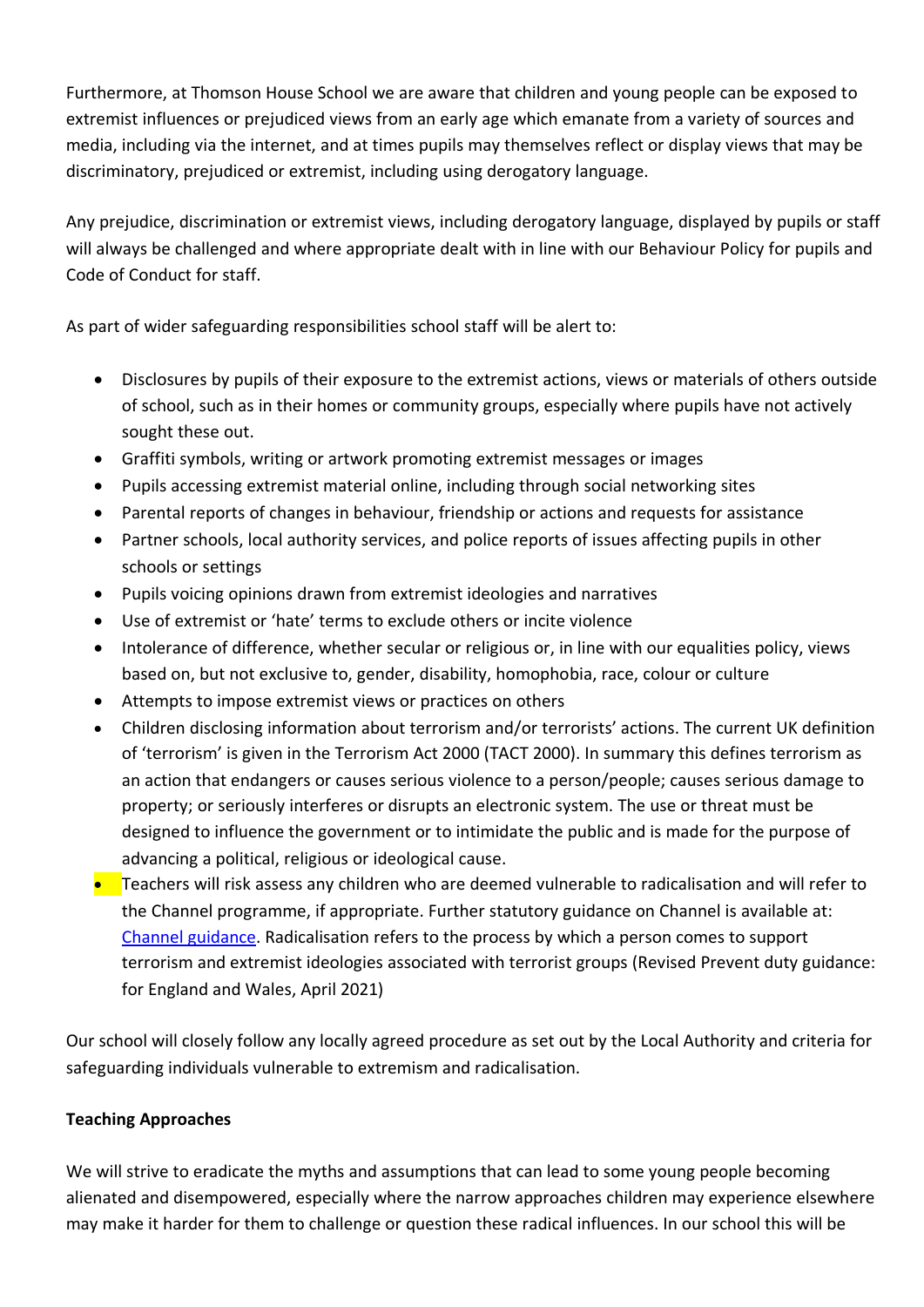achieved by good teaching, primarily via PSHE but also throughout the curriculum. Assemblies, circle time, school rules, wider opportunities – tolerance and respect for others are amongst our core values.

We will ensure that all of our teaching approaches help our pupils build resilience to extremism and give pupils a positive sense of identity through the development of critical thinking skills. We will ensure that all of our staff are equipped to recognise extremism and are skilled and confident enough to challenge it. We will be flexible enough to adapt our teaching approaches, as appropriate, so as to address specific issues so as to become even more relevant to the current issues of extremism and radicalisation. We will do this by:

- Making a connection with young people through good teaching and a pupil centered approach.
- Facilitating a 'safe space' for dialogue.
- Equipping our pupils with the appropriate skills, knowledge, understanding and awareness for resilience.

Therefore, this approach will be embedded within the ethos of our school so that pupils know and understand what safe and acceptable behaviour is in the context of extremism and radicalisation. This will work in conjunction with our school's approach to the spiritual, moral, social and cultural development of pupils as defined in OfSTED's School Inspection Handbook and will include the use of assemblies to help further promote this rounded development of our pupils.

Our goal is to build mutual respect and understanding and to promote the use of dialogue not violence as a form of conflict resolution. We will achieve this by using a curriculum that includes:

- Personal, Social, Health Education
- Social, Moral, Spiritual and Cultural Education
- Open discussion and debate
- Work on anti-bullying, anti-violence, respect, tolerance and understanding, and a restorative approach to discipline
- Promotion of children's 'voice'
- Fundamental British Values

We will also work with local partners, families and communities in our efforts to ensure our school understands and embraces our local context and values in challenging extremist views and to assist in the broadening of our pupil's experiences and horizons. We will help support pupils who may be vulnerable to such influences as part of our wider safeguarding responsibilities and where we believe a pupil is being directly affected by extremist materials or influences, we will ensure that that pupil is offered mentoring. Additionally, in such instances our school will seek external support from the Local Authority and/or local partnership structures working to prevent extremism.

At Thomson House School, we will promote the values of democracy, the rule of law, individual liberty, mutual respect and tolerance for those with different faiths and beliefs. We will teach and encourage pupils to respect one another and to respect and tolerate difference, especially those of a different faith or no faith. It is indeed our most fundamental responsibility to keep our pupils safe and prepare them for life in modern multi-cultural Britain and globally.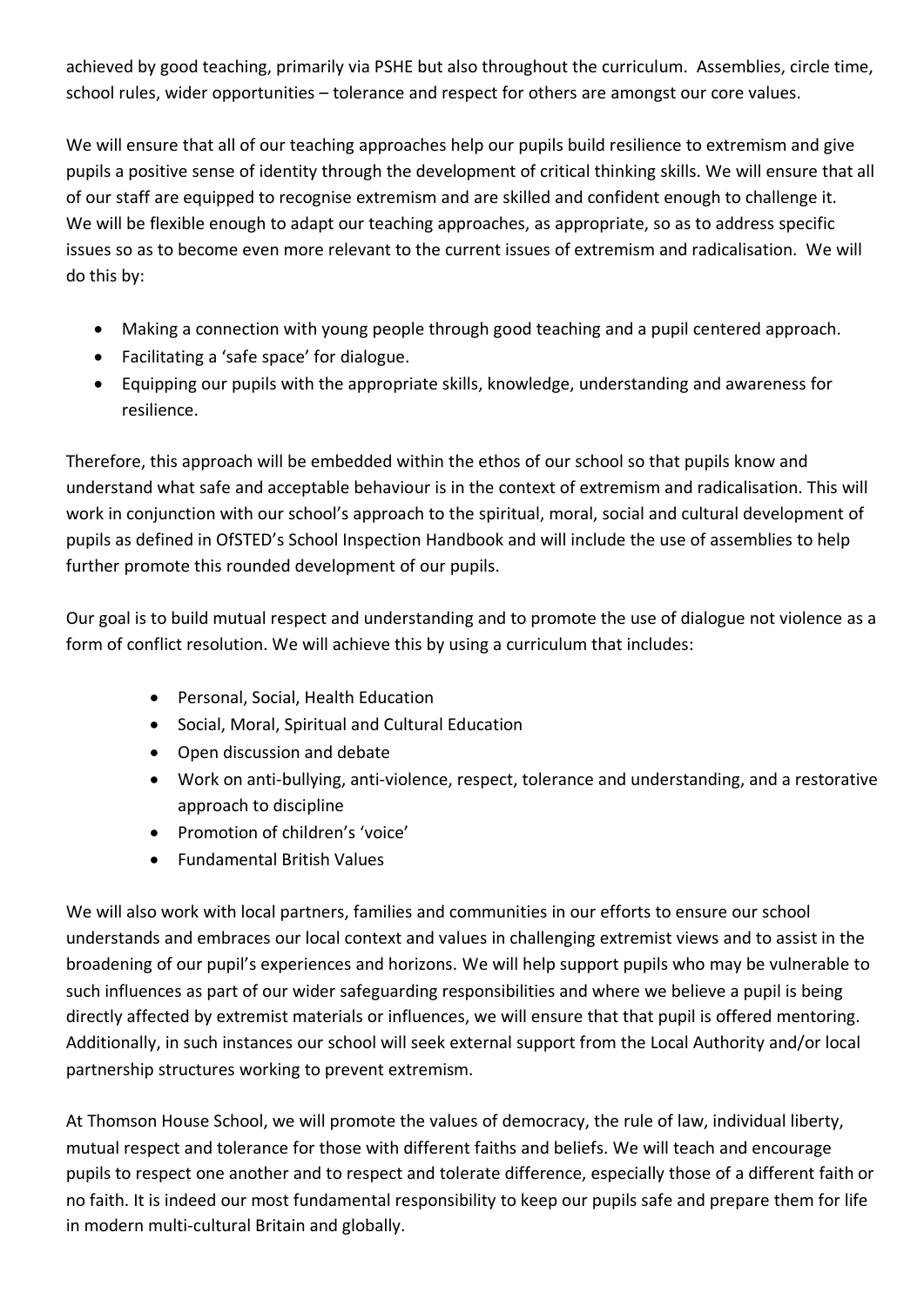#### **Use of External Agencies and Speakers**

At Thomson House School we encourage the use of external agencies or speakers to enrich the experiences of our pupils, however we will positively vet those external agencies, individuals or speakers who we engage to provide such learning opportunities or experiences for our pupils.

Such vetting is to ensure that we do not unwittingly use agencies that contradict each other with their messages or that are inconsistent with, or are in opposition to, the school's values and ethos. We must be aware that in some instances the work of external agencies may not directly be connected with the rest of the school curriculum so we need to ensure that this work is of benefit to pupils.

Our school will assess the suitability and effectiveness of input from external agencies or individuals to ensure that:

- Any messages communicated to pupils are consistent with the ethos of the school and do not marginalise any communities, groups or individuals
- Any messages do not seek to glorify criminal activity or violent extremism or seek to radicalise pupils through extreme or narrow views of faith, religion or culture or other ideologies
- Activities are properly embedded in the curriculum and clearly mapped to schemes of work to avoid contradictory messages or duplication.
- Activities are matched to the needs of pupils
- Activities are carefully evaluated by schools to ensure that they are effective.

We recognise, however, that the ethos of our school is to encourage pupils to understand opposing views and ideologies, appropriate to their age, understanding and abilities, and to be able to actively engage with them in informed debate.

Therefore, by delivering a broad and balanced curriculum, augmented by the use of external sources where appropriate, we will strive to ensure our pupils recognise risk and build resilience to manage any such risk themselves where appropriate to their age and ability but also to help pupils develop the critical thinking skills needed to engage in informed debate.

# **Whistle Blowing**

Where there are concerns of extremism or radicalisation Pupils and Staff will be encouraged to make use of our internal systems to Whistle Blow or raise any issue in confidence. (See THS Whistle Blowing Policy).

#### **Child Protection**

Please refer to our THS Safeguarding and Child Protection Policy for the full procedural framework on our Child Protection duties.

Staff at Thomson House School will be alert to the fact that whilst extremism and radicalisation is broadly a safeguarding issue there may be some instances where a child or children may be at direct risk of harm or neglect. For example, this could be due to a child displaying risky behaviours in terms of the activities they are involved in or the groups they are associated with or staff may be aware of information about a child's family that may equally place a child at risk of harm. (These examples are for illustration and are not definitive or exhaustive).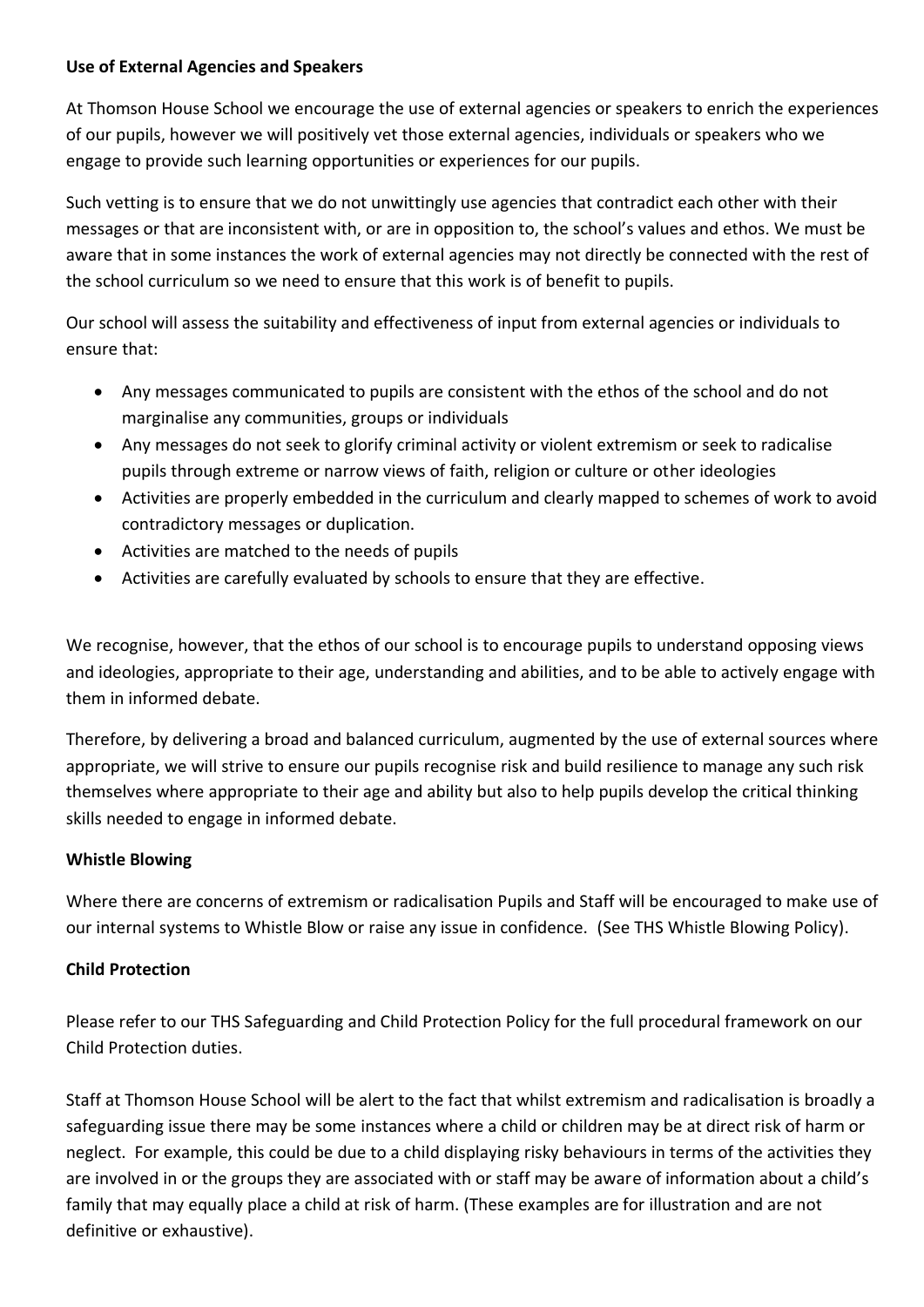Therefore, all adults working in Thomson House School (including visiting staff, volunteers, contractors, and students on placement) are required to report instances where they believe a child may be at risk of harm or neglect to the Designated Safeguarding Lead (DSL) or Deputy DSLs.

## **Role of the Designated Safeguarding Lead**

The Designated Safeguarding Lead is: Mrs Jackie Sanders

The Deputy Designated Safeguarding Leads are: Maia Pollio and Ros Williams

The Designated Safeguarding Lead works in line with the responsibilities as set out at in the DfE Guidance 'Keeping Children Safe in Education, 2021'.

The Designated Safeguarding Lead is the focus person and local 'expert' for school staff, and others, who may have concerns about an individual child's safety or well-being and is the first point of contact for external agencies.

## **Training**

Whole school in-service training on Safeguarding and Child Protection will be organised for staff and governors annually and will comply with the prevailing arrangements agreed by the Local Authority. This will include training on extremism and radicalisation and its safeguarding implications.

The Designated Safeguarding Lead will attend training courses as necessary and the appropriate interagency training organised by the LSCB at least every two years, again this will include training on extremism and radicalisation and its safeguarding implications.

#### **Recruitment**

The arrangements for recruiting all staff, permanent and volunteers, to our school will follow guidance for safer recruitment best practice in education settings, including, but not limited to, ensuring that DBS checks are always made at the appropriate level, that references are always received and checked and that we complete and maintain a single central record of such vetting checks.

We will apply safer recruitment best practice principles and sound employment practice in general and in doing so will deny opportunities for inappropriate recruitment or advancement.

We will be alert to the possibility that persons may seek to gain positions within our school so as to unduly influence our school's character and ethos. We are aware that such persons seek to limit the opportunities for our pupils thereby rendering them vulnerable to extremist views and radicalisation as a consequence.

Therefore, by adhering to safer recruitment best practice techniques and by ensuring that there is an ongoing culture of vigilance within our school and staff team we will minimise the opportunities for extremist views to prevail.

#### **Role of Governing Body**